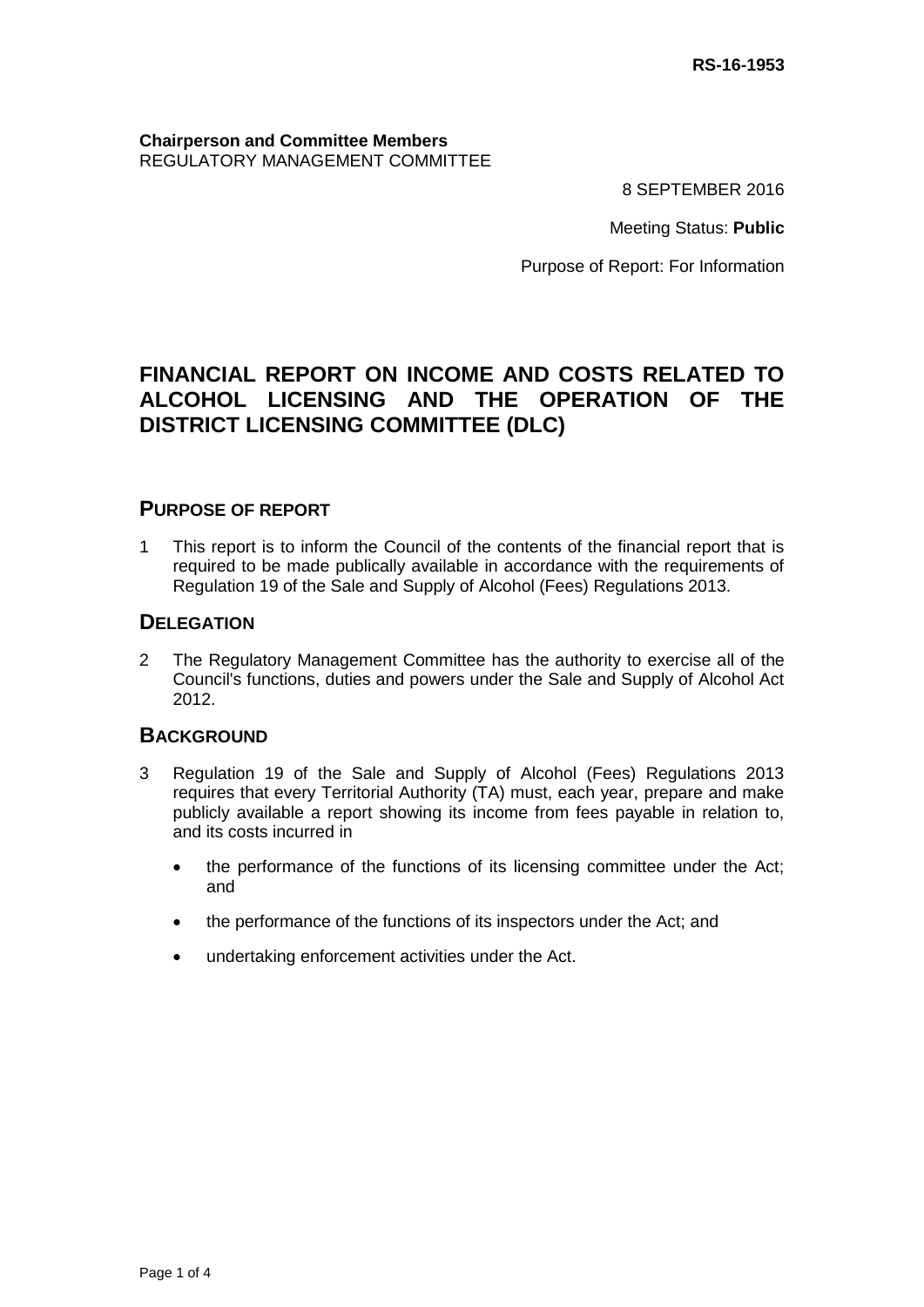# **ISSUES AND OPTIONS**

## **Issues**

4 Below is a summary of income and expenses related to the alcohol licensing function of the Council

| <b>Total Income</b>                                                | \$159,535           |
|--------------------------------------------------------------------|---------------------|
| Cost of Performance of DLC functions                               | \$23,656            |
| Cost of performance of inspectors functions                        | \$157,105           |
| Cost of undertaking enforcement activities                         | \$7,736             |
| Indirect costs                                                     | \$92,130            |
| Total cost to Council of performing alcohol licensing<br>functions | \$280,627           |
| <b>Net Cost</b>                                                    | \$121,092           |
| Ratio of fee received to costs incurred                            | \$159,535/\$280,627 |
|                                                                    | $=56\%$ user pays   |

- 5 Cost of performance of the DLC functions includes:
	- Actual costs related to remuneration for DLC members
	- DLC support costs provided by the Democracy Services team.
- 6 Costs of performance of the Inspectors includes:
	- Administration and reporting costs pertaining to applications for licences
	- Costs associated with 2.5 FTE, one alcohol licensing officer, one licensing/licensing administrative officer and .5 FTE chief licensing inspector (minus the time spent on enforcement activities).
- 7 Costs of undertaking enforcement activities includes:
	- Costs associated with education, monitoring and compliance activities undertaken by licensing inspectors.
- 8 Indirect costs include:
	- A portion of the overhead costs attributed to the Environmental Health and Compliance teams.
- 9 The new processes introduced by the Act since December 2013 have significantly increased the staff resource required to be put into alcohol related activities by Council. Historically the process required approximately 1.2 FTEs related to the functions of the Inspector, and now this role has required up to 2.5 FTE. This is in addition to the time spent by Democratic Services staff supporting the DLC decision making functions.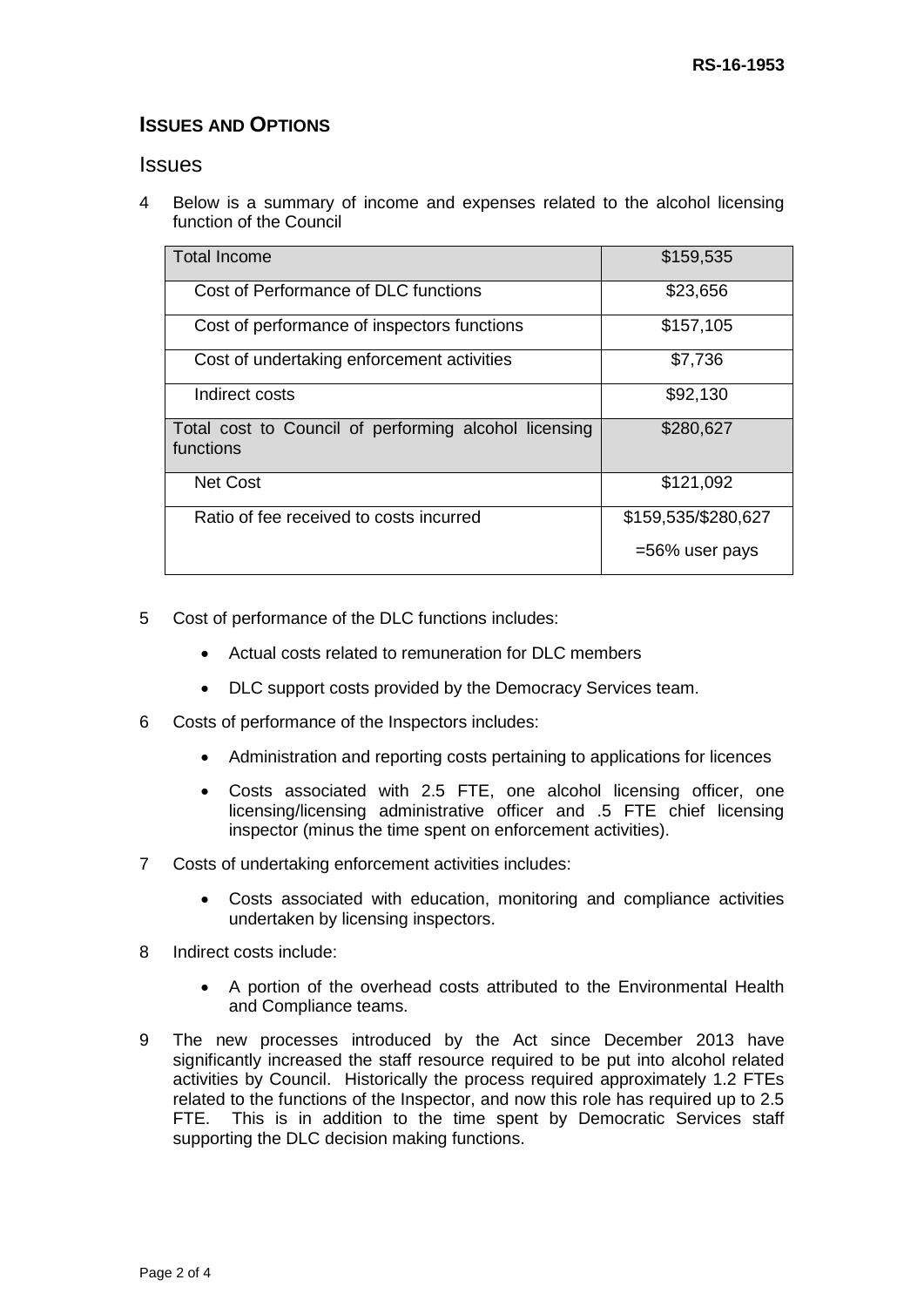- 10 This transition to the new Act has added a degree of complexity that was under resourced initially which resulted in a large backlog of renewal applications and which is only now reducing to a manageable level.
- 11 In addition, in order to operate under the new Act the team had to make significant changes to documents and processes. This required that all templates such as forms, letters, reports, licences and certificates had to be changed. Work has been undertaken with Council's Business Improvement team to ensure this work was completed and processes mapped to include in the teams quality assurance manual.
- 12 By the end of December 2016 we expect that all managers' certificates and premises licences would have been renewed under the new system and the complexity of some of the applications will decrease. This, combined with a robust quality management system, should result in a reduction in costs associated with the inspector's role in the next few years.
- 13 At the present time there remains a significant percentage of the licensing function that continues to be rates funded (approximately 44%), however we expect this to decrease over the next few years.

# **CONSIDERATIONS**

## Policy considerations

14 There are no policy considerations.

#### Legal considerations

15 This report is prepared in accordance with the requirements of the Sale and Supply of Alcohol (Fees) Regulations 2013.

## Tāngata whenua considerations

16 There are no issues to consider related to iwi or Treaty of Waitangi.

## **SIGNIFICANCE AND ENGAGEMENT**

#### Degree of significance

17 This matter has a low level of significance under Council policy.

#### Consultation already undertaken

18 While this report must be made publically available there is no requirement to consult in relation to this document.

## Engagement planning

*19* An engagement plan is not needed. This information will be published on the District Licensing Committee webpage.

#### **Publicity**

20 A communication plan is not required. This information will be published on the District Licensing Committee webpage.